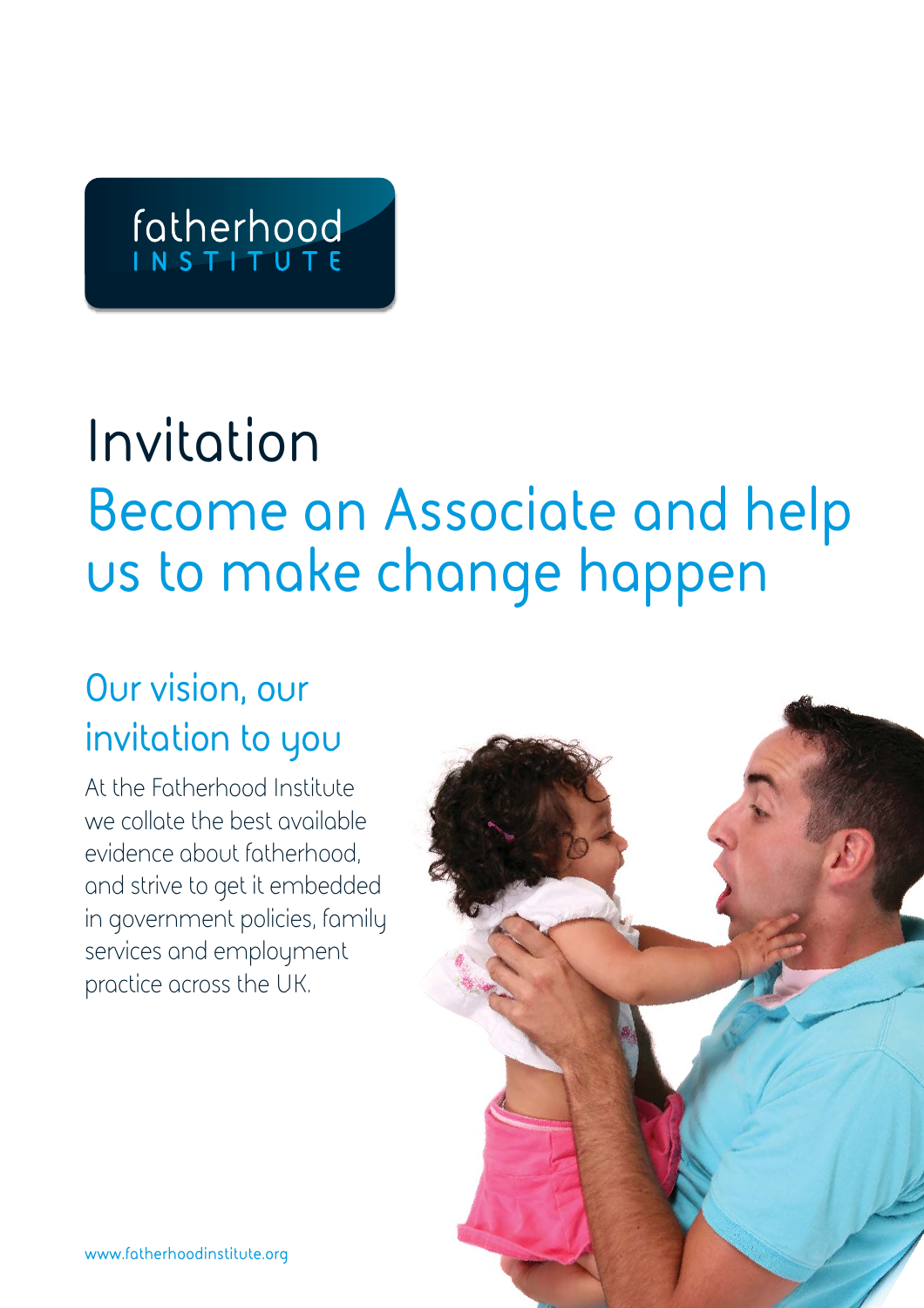**Research suggests that fathers' influence on their children is profound. Even fathers who are 'not known' loom large; and the more involved fathers are in their children's lives, the closer and better their relationship tends to be. Studies also tell us that both mothers and fathers want fathers to play a much more active role than was usual a generation ago.** 

So we are working to make it easier for mothers and fathers to share caring and earning for their families, through measures such as more fatherinclusive maternity services, a fairer system of leave entitlements, public services that systematically engage with men as fathers, and employerpractices that recognise that most men are dads.

Help us to make this change – become an Associate of the Institute. Be part of the energy of this small dynamic organisation.

We have already achieved an incredible amount for a tiny organisation. The potential for what we can do with your help is enormous.

Associates will receive:

- Our commentary on the regular flow of media stories on fatherhood
- Invitation to join our discussions about strategy and as we develop new ideas
- Free invitation to our Annual Fatherhood Lecture

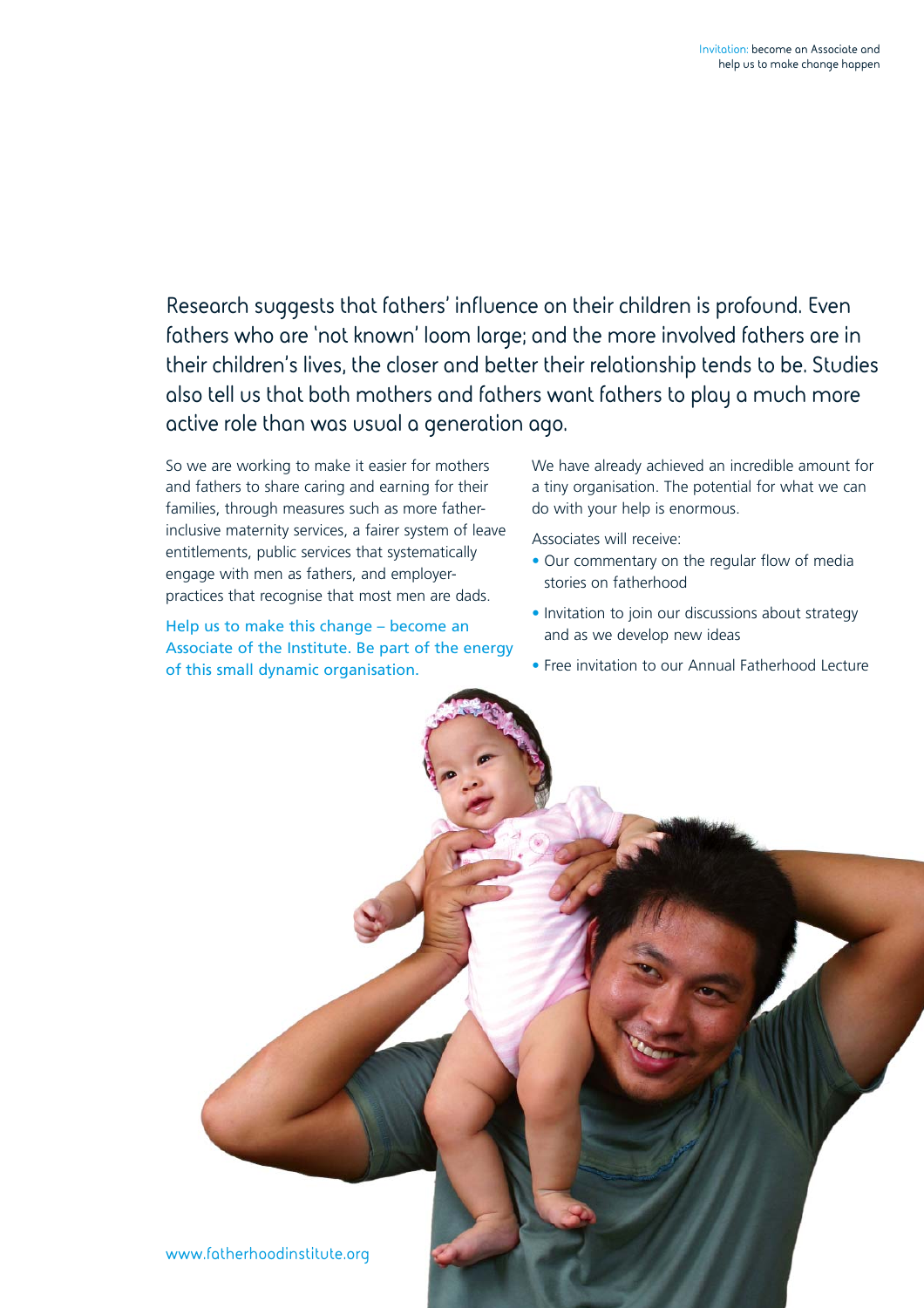## **The challenge**

**The Institute carried out a review of research (***The Costs and Benefits of Active Fatherhood* **– on www.fatherhoodinstitute.org).**

The final conclusion of this huge piece of work was quoted in a top level Government policy document in 2007, Every Parent Matters:

*Fathers matter to children's development. Fatherchild relationships – be they positive, negative or lacking – have profound and wide ranging impacts on children that last a lifetime, particularly for children from the most disadvantaged backgrounds. Research shows that where fathers have early involvement in a child's life:*

- *there is a positive relationship to later educational achievement;*
- *there is an association with good parent-child relationship in adolescence; and*
- *children in separated families are more protected from mental health problems.*

The UK has a particularly poor track record in supporting and protecting children's relationships with their fathers, particularly in disadvantaged families.

- The research on the impact around the birth of the father on the health of mother and baby is definitive. The NHS has no formal procedures for dealing with this fact.
- Fathers are still regularly sent home just after the birth, irrespective of what the mother wants or needs.
- It has been considered irrelevant if unmarried fathers do not sign the birth certificate, despite the UN Convention on the Rights of the Child stating every child has the right to know both parents: this may be changing, in part due to our lobbying activities.
- The UK has the biggest difference between paternity leave (2 weeks) and maternity leave (52 weeks) in the world. Not surprisingly, then, the UK is bottom of the league in relation to how much time fathers take off work for their young children.
- The Government's Youth Crime strategy is under heavy criticism for not tackling the causes of youth crime: engaging with fathers and stepfathers would be a really positive strategy – but it almost never happens.
- If a woman walks into a JobCentre to look for a job, they ask if she is a mother. If a man walks in, they don't ask if he is a father, even though his caring responsibilities may actually be quite substantial.
- When parents separate, one parent becomes the "lone parent" with a host of support measures. The other becomes a 'non-parent' in terms of benefits and taxation and there is no support available to him in any other way. In Australia they have a different system – when parents separate there are two lone parents and both get support in the transition to a different kind of parenting.
- The lack of understanding of fatherhood and step-fatherhood in child protection leads to persistent mistakes. Children are at increased risk and some die as a result.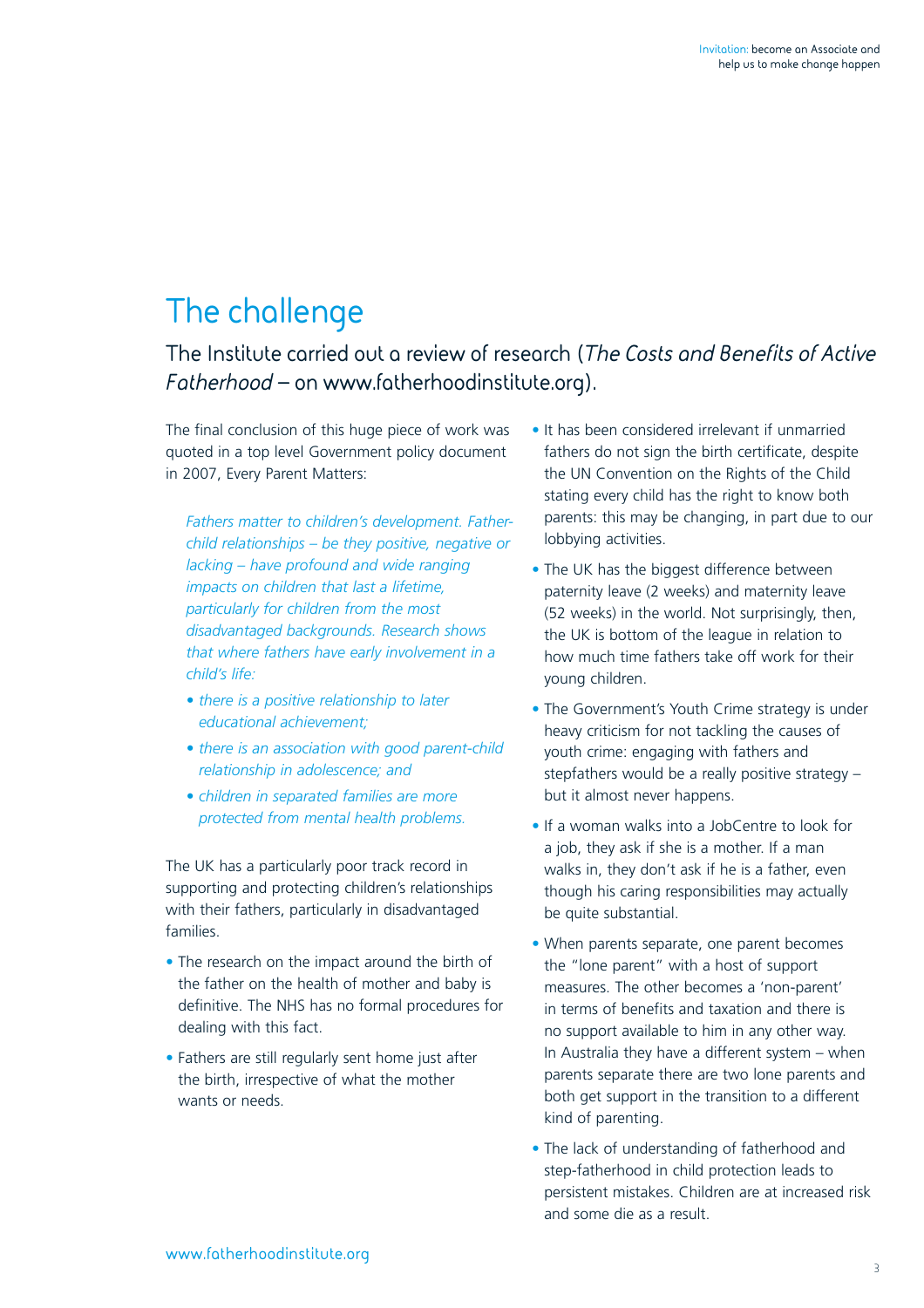### **Our work**

**We are a tiny team of seven people but we work on the inside track and have influence far beyond our size. We are confident when we say to our sponsors that we can produce exceptional results for any investment in our work.**

Our CEO serves on five top level policy advisory groups on family and child health policy in the Departments of Children and Health. He meets regularly with Ministers and with members of the Opposition Front Bench.

Some particular policy successes have been:

- The Government's White Paper on Birth Registration was largely based on a detailed set of proposals put forward by the Institute, when no other organization in the UK could provide such detailed advice.
- The Institute substantially revised the Child Health Promotion Programme, which forms the basis for the health checks that midwives and health visitors carry out on children. Good practice now definitively requires engagement with fathers.
- The Institute advised substantially on the Government's flagship Children's Plan, through an expert group chaired by the Minister for Children. The Plan is now very explicit about the need to engage with fathers.
- The Institute was represented on one of the panels for the Conservative Iain Duncan-Smith's Social Justice Review.
- The Institute's CEO was the only person from the parenting sector invited to a seminar on youth crime chaired by the Prime Minister.

• The Institute is the leading provider of training and consultancy to local authorities on including fathers in family services; our small team earns over £200,000 each year in fees. This has not only given workers the skills and confidence to engage with fathers, but has substantially influenced the Government's guidance to Local Authorities and the expectations that Local Authorities have of local service-providers.

*We want laws, policies and public services that enable and encourage fathers to invest more in direct care of their children. We want all family and children's services to be "father inclusive" – to support the caring roles of fathers as seriously as they currently support the caring role of mothers, and to support parental cooperation around children.*

The Institute also works with employers. It is currently developing an association of international banks and big consultancy companies to develop and promote policies to support fathers in the workplace. BT and Lloyds TSB have been supporting the Institute for years.

*We want to see more fathers, including fathers on low incomes, working flexibly and part-time, and taking more leave off for caring.*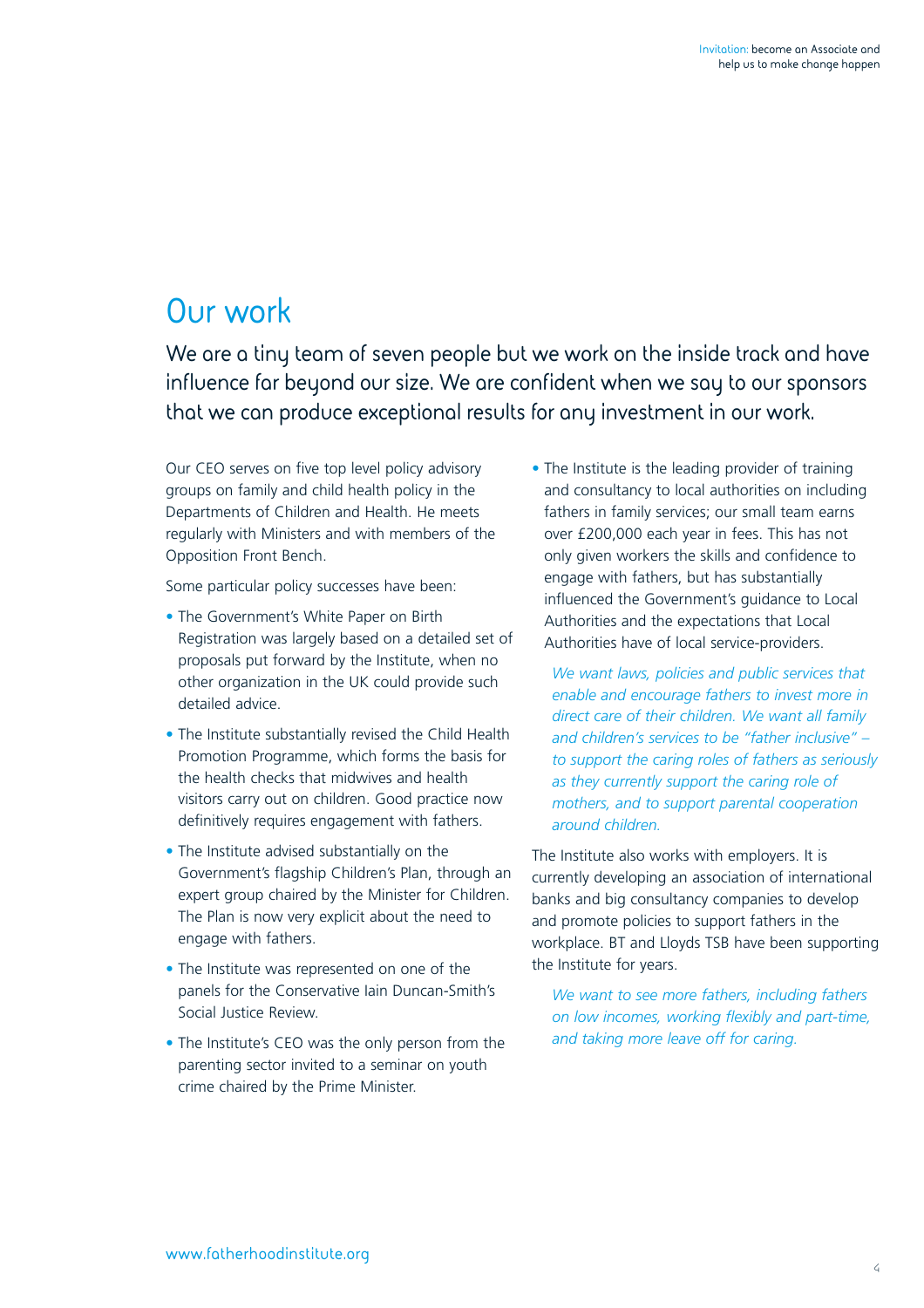## **The Institute needs you!**

**Become an Associate of the Institute. Take your place at the forefront of social change.** 

#### **We will**

- email you regularly with news and insights into the latest public debates about fatherhood.
- invite you into discussions about the issues and what we should do about them.
- invite you to our annual lecture.

#### **Your support will enable us to**

#### **Develop two new programmes**

In schools, to explore with children how and why caring roles are divided differently between fathers and mothers.

On youth crime, to explore ways of tackling the cycle of exclusion and anti-social behaviour that so often passes from father to sons and daughters.

#### **Expand our media work**

Our media campaigns are very targeted. Our last campaign was on maternity services. We did not think Government was listening to us so we stated our case in the media. After careful preparation we issued a press release. The results of this were:

- 6 national BBC TV interviews, 27 BBC radio interviews, 7 articles in national papers and dozens in local newspapers and trade press
- Within a week, an invitation to meet the Conservative Front Bench people in children
- Within a month, two Secretaries of State (for Health and for Children) organized a public discussion in Leeds for parents on the subject of men in maternity services - the first time Government had ever initiated a discussion on this matter.
- Within two months, we were asked by civil servants to help them write an internal policy briefing on fathers and maternity services.
- Several journalists phone us every day, on the strength of our exposure in just this one campaign.

Only with more resources can we continue such public promotion – and make a really big difference.

• £220 buys one day of this work

• £1100 buys a week

**So please donate and join us to become part of this exciting venture!**



Fatherhood Institute 9 Nevill Street Abergavenny NP7 5AA

www.fatherhoodinstitute.org

Email: mail@fatherhoodinstitute.org Tel: 0845 634 1328

Design: Boilerhouse

boilerhouse.co.uk